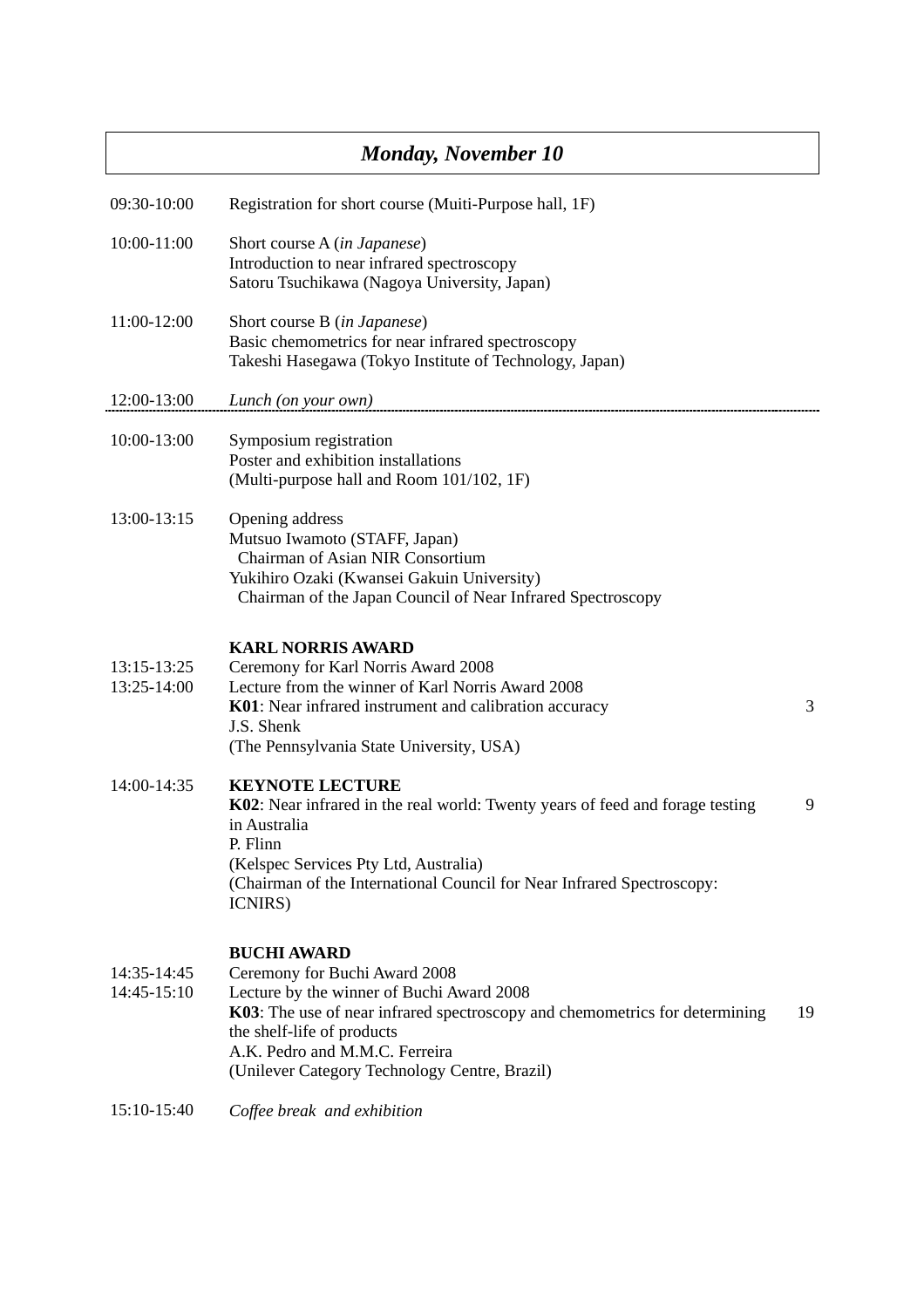# *Monday, November 10 (cont.)*

| 15:40-15:55                               | <b>COUNTRY REPORTS</b><br>K04: Near infrared spectroscopy in China Mainland<br>H. Yuan and X. Chu<br>(Beijing University of Chemical Technology, Beijing, China)                                                                                                 | 31 |
|-------------------------------------------|------------------------------------------------------------------------------------------------------------------------------------------------------------------------------------------------------------------------------------------------------------------|----|
| 15:55-16:10                               | K05: An overview of research and development of near infrared spectroscopy<br>in Japan<br>Y. Ozaki (Kwansei-Gakuin University, Japan)                                                                                                                            | 39 |
| 16:10-16:25                               | K06: The status of near infrared spectroscopy in Korea<br>R.K. Cho (Kyung-Pook National University, Korea)                                                                                                                                                       | 43 |
| 16:25-16:40                               | K07: A review of research and development on the applications of near<br>infrared spectroscopy in Thailand<br>V. Haruthaithanasan, W. Thanapase and S. Kasemsumran<br>(Kasetsart University, Thailand)                                                           | 45 |
| 16:40-17.15                               | <b>SPECIAL LECTURE</b><br>K08: Communicating the science of near infrared spectroscopy<br>Graeme Batten (Sea Spec Pty Ltd, Australia)<br>Editor-in-Chief, Journal of Near Infrared Spectroscopy (JNIRS)                                                          | 55 |
| 17:15-17:30                               | <b>NIR-2009</b><br>Invitation to the 14 <sup>th</sup> International Conference of NIRS in Thailand<br>(NIR-2009) in Bangkok, Thailand<br>Warunee Thanapase (Kasetsart University, Thailand) and<br>Sirinnapa Saranwong (National Food Research Institute, Japan) |    |
| 17:30-19:00<br>17:30-18:15<br>18:15-19:00 | <b>POSTER SESSION 1</b> (Please stand by your poster)<br>Poster Number P01A-P22A<br>Poster Number P01B-P22B                                                                                                                                                      |    |
| 19:00-21:00<br>19:00-19:45<br>19:45-21:30 | <b>BUCHI EVENING</b> (All participants are welcome)<br>Lectures (Room 201, 2F)<br>Party (Room 202, 2F)                                                                                                                                                           |    |
|                                           |                                                                                                                                                                                                                                                                  |    |

#### *Additional function*

| 17:30-18:30 | Meeting for the Japan Council of Near Infrared Spectroscopy (JCNIRS) |
|-------------|----------------------------------------------------------------------|
|             | ( <i>The organizing committee members: Rijikai</i> )                 |
|             | (Room 301, 3F)                                                       |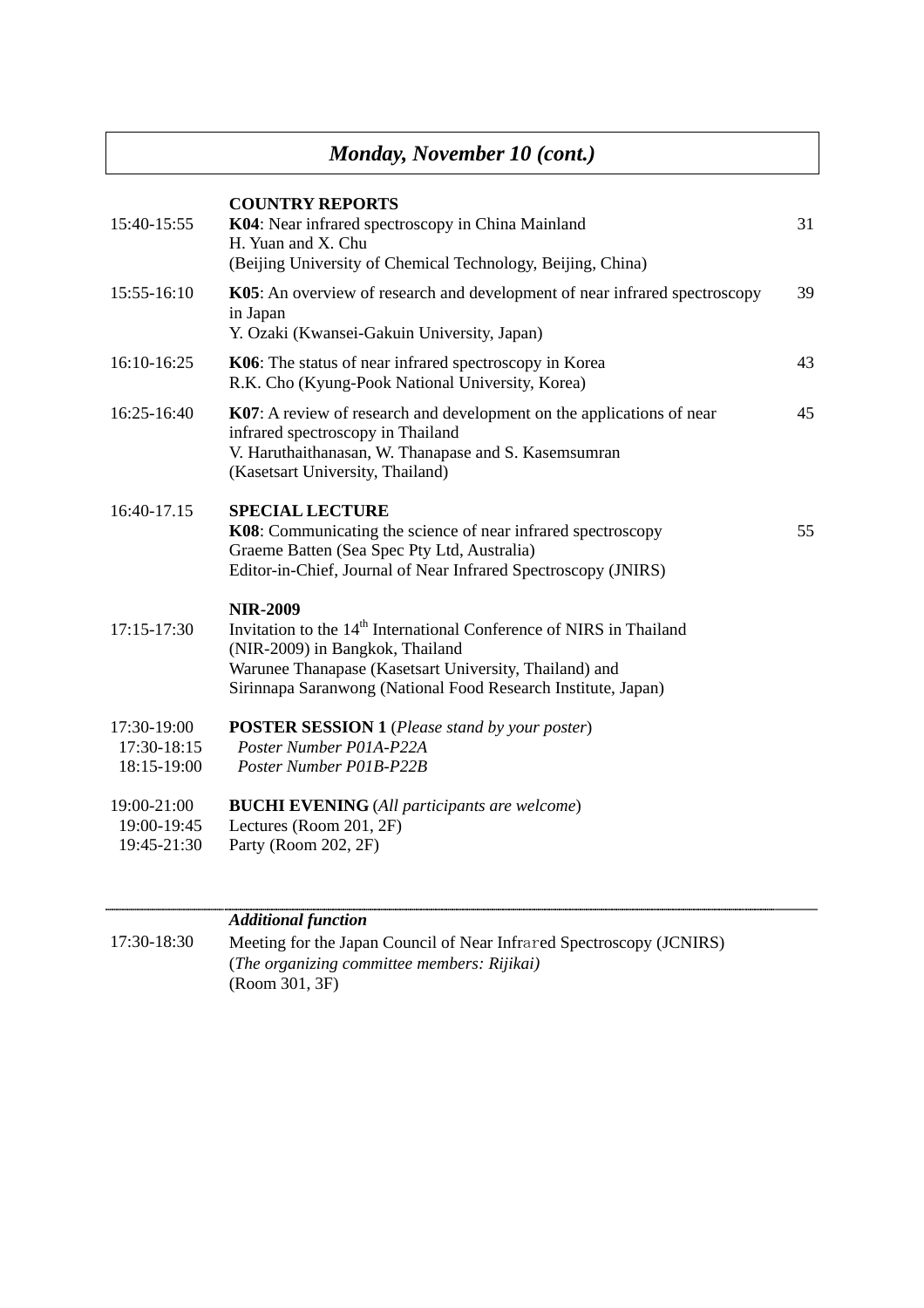# *Tuesday, November 11*

| 08:00-08:30                | Symposium registration                                                                                                                                                                                                                                                                                                                                |    |
|----------------------------|-------------------------------------------------------------------------------------------------------------------------------------------------------------------------------------------------------------------------------------------------------------------------------------------------------------------------------------------------------|----|
| 08:30-08:40<br>08:40-09:05 | <b>NIR ADVANCE AWARD</b><br>Ceremony for NIR Advance Award<br>K09: The development of non-invasive methods for assessing skin and hair<br>damages on near infrared diffuse reflectance spectroscopy<br>Y. Miyamae,* Y. Yamakawa, M. Kawabata and Y. Ozaki<br>(Pola Chemical Industries, Yokohama, Japan)                                              | 61 |
| 09:05-09:20                | <b>SESSION I: PHARMACEUTICALS</b><br><b>O01</b> : System actualization of online monitoring and controlling using near<br>infrared spectroscopy for the extraction procedure of traditional Chinese<br>medicine<br>H. Yang, H. Song, Y. Shen, H. Ye, X. Zhang, J. Yao, J. Wang, J. Xu,<br>Y. Wang and G. Luo<br>(Tsinghua University, Beijing, China) | 66 |
| 09:20-09:35                | <b>O02</b> : Assessment of diffuse transmittance mode in near infrared<br>quantification: The press effect on low-dose pharmaceutical tablets<br>M. Saeed, J. Oelichmann and G. Betz<br>(University of Bassel, Switzerland)                                                                                                                           | 68 |
| 09:35-09:50                | <b>O03</b> : A dual wavelength system for process understanding using near infrared,<br>infrared spectra and chemometrics - For the effective process understanding at<br>pharmaceutical process<br>M. Watari and H. Higashiyama<br>(Yokogawa Electric Corporation, Tokyo, Japan)                                                                     | 70 |
| 09:50-10:20                | Coffee break and exhibitions                                                                                                                                                                                                                                                                                                                          |    |
| 10:20-10:35                | <b>SESSION II: WOODS/FABRICS</b><br><b>O04</b> : Fiber identification of blended fabrics and determination of blended<br>ratios by the near infrared spectroscopy<br>A. Shigetani, N. Yoshimura and M. Takayanagi<br>(Tokyo University of Agriculture and Technology, Tokyo, Japan)                                                                   | 74 |
| 10:35-10:50                | <b>O05</b> : Use of visible and near infrared spectroscopy to predict holocellulose<br>content of bamboo, Chinese fir, paulownia and poplar<br>A. Huang, Z. Jiang, G. Li, B. Fei and F. Fu<br>(Chinese Academy of Forestry, Beijing, China)                                                                                                           | 76 |
| 10:50-11:05                | <b>O06</b> : Development of a multi-site calibration model for kraft pulp yield<br>prediction in standing trees<br>R. Meder, G. Downes and N. Ebdon<br>(CSIRO Plant Industry, Brisbane, Australia)                                                                                                                                                    | 78 |
|                            |                                                                                                                                                                                                                                                                                                                                                       |    |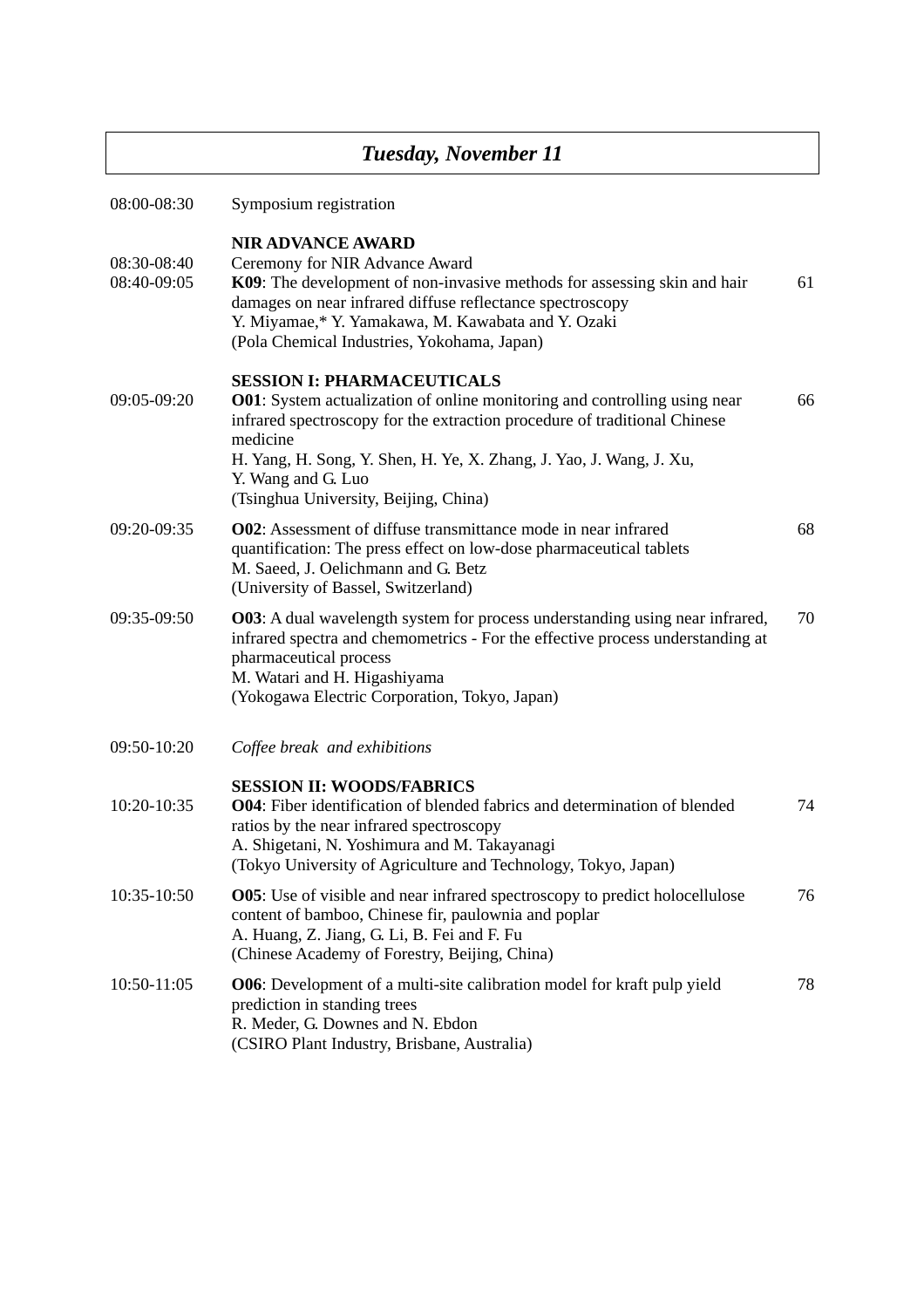# *Tuesday, November 11 (cont.)*

| 11:05-11:20                               | <b>O07</b> : Near infrared spectroscopic monitoring of the diffusion process of<br>deuterium-labeled molecules in thermal treated wood<br>T. Inagaki and S. Tsuchikawa<br>(Nagoya University, Nagoya, Japan)                                                                                                                                                                                                                                               | 80                                                                |
|-------------------------------------------|------------------------------------------------------------------------------------------------------------------------------------------------------------------------------------------------------------------------------------------------------------------------------------------------------------------------------------------------------------------------------------------------------------------------------------------------------------|-------------------------------------------------------------------|
| 11:20-12:00<br>11:20-12:00                | <b>POSTER SESSION 2</b> (Please stand by your poster)<br>Poster Number P01C-P20C                                                                                                                                                                                                                                                                                                                                                                           |                                                                   |
| 12:00-13:00                               | Lunch                                                                                                                                                                                                                                                                                                                                                                                                                                                      |                                                                   |
| 13:00-14:50                               | <b>Company Presentation</b><br><b>C01: BLTEC KK (Unity Scientific)</b><br><b>C02: Bruker Optics KK</b><br><b>C03: Nihon Buchi KK</b><br><b>C04: IM Publications</b><br><b>C05: JFE Techno-Research Corporation</b><br>C06: M&S Techno Systems Inc (Camo)<br><b>C07: Nireco (Foss NIRSystems)</b><br><b>C08: SAIKA Technological Institute Foundation</b><br><b>C09: Soma OPTICS</b><br>C10: Technofleet (ABB)<br><b>C11: Yokogawa Electric Corporation</b> | 84<br>86<br>88<br>90<br>92<br>94<br>96<br>98<br>100<br>102<br>104 |
| 14:50-15:15                               | Coffee break and exhibitions                                                                                                                                                                                                                                                                                                                                                                                                                               |                                                                   |
| 15:15-15:30                               | <b>SESSION III: AGRICULTURE</b><br><b>O08</b> : Near infrared networking system for improvement of sugarcane<br>production<br>M. Ueno, E. Taira and Y. Kawamitsu<br>(University of Ryukyu, Okinawa, Japan)                                                                                                                                                                                                                                                 | 108                                                               |
| 15:30-15:45                               | <b>O09</b> : Rapid sample preparation for determination of total nitrogen in soils<br>with near infrared technique<br>R. Rittiron, J. Wangwiwatana, V. Shirakul and A. Juthasukosol<br>(Kasetsart University, Nakhon Pathom, Thailand)                                                                                                                                                                                                                     | 110                                                               |
| 15:45-16:00                               | <b>O10</b> : Use of near infrared spectroscopy for the estimation of the contents of<br>polyphenols in sweetpotato leaves<br>T. Sato, K. Eguchi, T. Hatano and S. Okuno<br>(National Agricultural Research Center for Kyushuu Okinawa Region,<br>Kumamoto, Japan)                                                                                                                                                                                          | 112                                                               |
| 16:00-16:30<br>16:30-17:00<br>17:00-17:45 | General meeting for Asian NIR Consortium (in English)<br>General meeting for the Japan Council of Near Infrared Spectroscopy<br>(JCNIRS) (in Japanese)<br>Exhibitions/ Free time<br>(Bus will leave Epochal for Hotel Grand Shinonome at 17.45)                                                                                                                                                                                                            |                                                                   |
| 18:15-20:45                               | Banquet (Room Asahi, 2F, Hotel Grand Shinonome)<br>All delegates are invited to the banquet                                                                                                                                                                                                                                                                                                                                                                |                                                                   |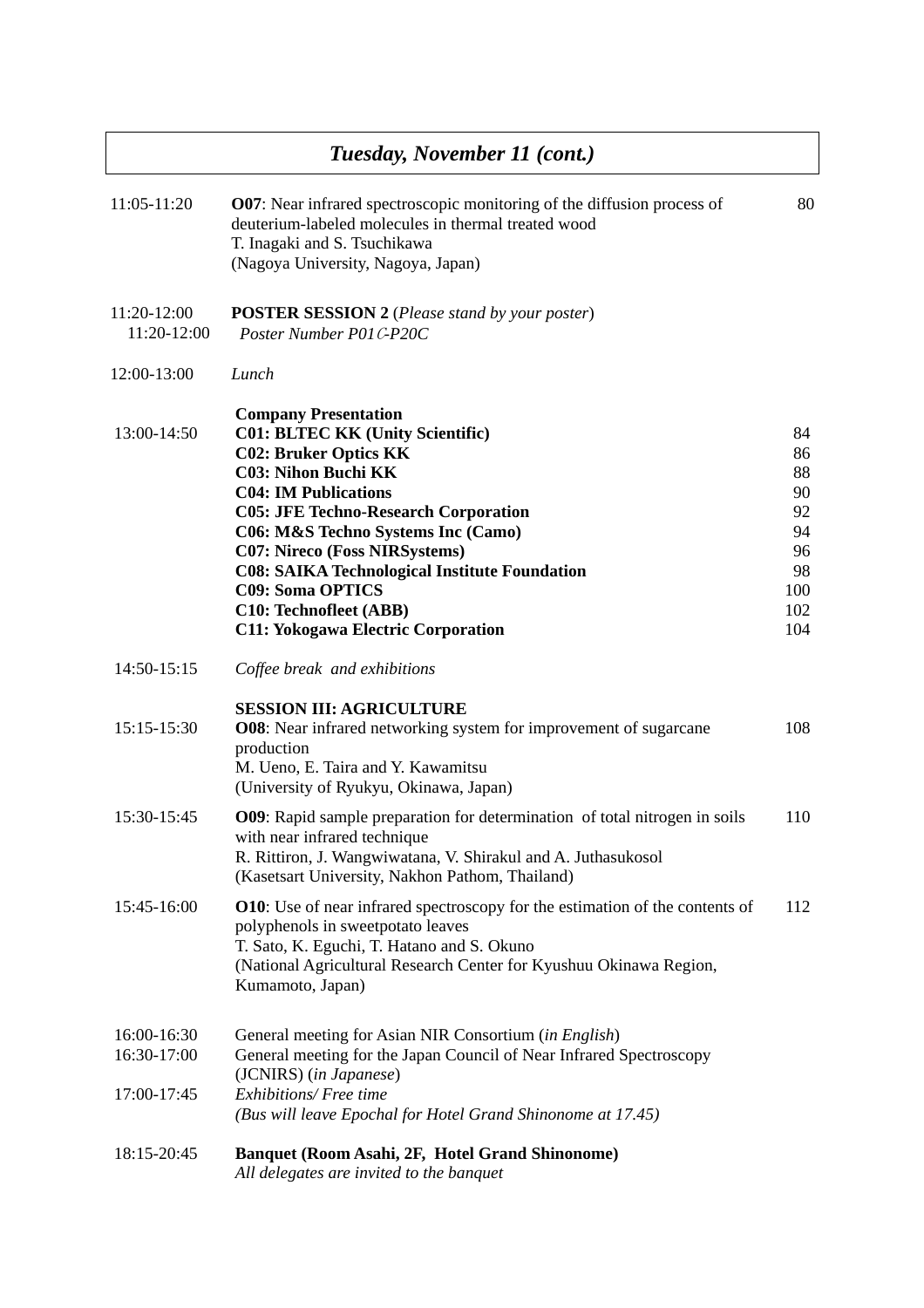# *Wednesday, November 12*

| 08:00-08:30   | Symposium registration                                                                                                                                                                                                                                                                 |     |
|---------------|----------------------------------------------------------------------------------------------------------------------------------------------------------------------------------------------------------------------------------------------------------------------------------------|-----|
| 08:30-08:45   | <b>SESSION IV: CHEMOMETRICS</b><br>O11: A new approach in sample and time optimization for selective multi-<br>constituents analyses through near infrared spectroscopy<br>V. Venkataraman and K. Subrahmanyam<br>(Central Electronics Engineering Research Institute, Chennai, India) | 116 |
| 08:45-09:00   | <b>O12</b> : Spectra averaging as a strategy to diminish individual variability of<br>soybean leaves for sensitive monitoring of soybean mosaic virus<br>B.M.Jinendra, K. Tamaki, S. Yoshida, S. Kuroki and R. Tsenkova<br>(Kobe University, Kobe, Japan)                              | 118 |
| 09:00-09:15   | <b>O13</b> : Improving differentiation of two groups by combining scores from<br>independent spectral ranges<br>S. Lee, Y.A. Woo and H. Chung<br>(Hanyang University, Seoul, Korea)                                                                                                    | 120 |
| 09:15-09:30   | <b>SESSION V: INSTRUMENT/IMAGING</b><br><b>O14</b> : Calibration transfer between dispersive and Fourier transform near<br>infrared instruments for barley quality assessment<br>M. Sohn, D.S. Himmelsbach and F.E. Barton, II<br>(USDA-ARS, Athens, USA)                              | 124 |
| 09.30-09.45   | <b>O15:</b> A non-invasive near infrared system for detecting bacterial contaminated<br>platelet product<br>S. Ezuki, S. Saranwong, K. Kawabata, S. Kawano and H. Ohto<br>(Kawasumi Laboratories, Kawasaki, Japan)                                                                     | 126 |
| 09:45-10:00   | <b>O16</b> : Time-resolved principal component analysis imaging for chlorophyll<br>fluorescence induction<br>H. Kobori amd S. Tsuchikawa<br>(Nagoya University, Nagoya, Japan)                                                                                                         | 128 |
| 10:00-10:15   | <b>O17</b> : Bagged self-modeling curve resolution (BSMCR) for near infrared<br>imaging<br>H. Shinzawa, K. Awa, T. Okumura, Y. Ozaki and H. Sato<br>(The Institute of Physical and Chemical Research (RIKEN), Saitama, Japan)                                                          | 130 |
| 10:15-10:45   | Coffee break and exhibitions                                                                                                                                                                                                                                                           |     |
| 10:45-11:00   | <b>SESSION VI: CHEMISTRY/ADVANCED TECHNOLOGY</b><br><b>O18:</b> Analysis of the O-H band of water/alcohol mixtures on the basis of<br>partial molar absorption<br>A. Ikehata, Y. Ozaki and S. Kawano<br>(National Food Research Institute, Tsukuba, Japan)                             | 134 |
| $11:00-11:15$ | <b>O19</b> : Investigations on the hydrogen bonds in the $H_2O$ molecules adsorbed on<br>oxide surfaces by near infrared spectroscopy<br>M. Takeuchi, G. Martra, S.Coluccia and M. Anpo<br>(Osaka Prefecture University, Osaka, Japan)                                                 | 136 |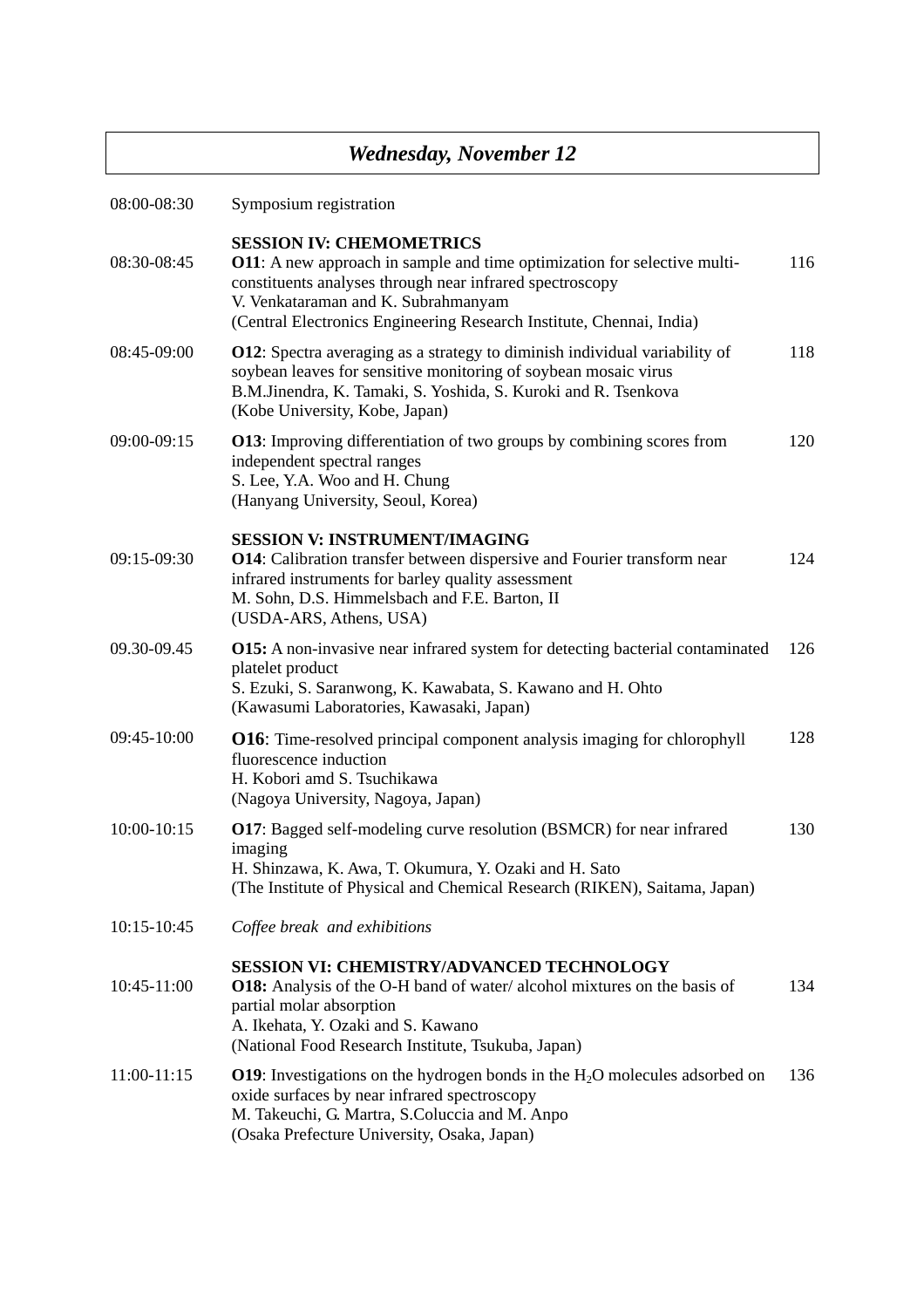# *Wednesday, November 12 (cont.)*

| 11:15-11:30 | <b>O20:</b> Near infrared luminescence sensing of amino acids with ytterbium<br>complex probes<br>H. Tsukube, K. Yano and S. Shinoda<br>(Osaka City University, Osaka, Japan)                                                                                                         | 138 |
|-------------|---------------------------------------------------------------------------------------------------------------------------------------------------------------------------------------------------------------------------------------------------------------------------------------|-----|
| 11:30-11:45 | <b>O21:</b> Analysis of performance parameters of biodiesel by near infrared<br>spectroscopy<br>P.J. Brimmer and R. Streamer<br>(FossNIRSystems, NSW, Australia)                                                                                                                      | 140 |
| 11:45-12:00 | <b>O22:</b> Monitoring of acid pickling in stainless steel production<br>O. Ito, J. Koyama, H. Tanaka and T. Ohara<br>(Yokogawa Electric Corp., Tokyo, Japan)                                                                                                                         | 142 |
| 12:00-13:15 | Lunch                                                                                                                                                                                                                                                                                 |     |
| 13:15-13:30 | <b>SESSION VII: FOOD</b><br><b>O23</b> : Analysis of milk and liquid milk products with Fourier transform<br>near infrared spectroscopy<br>A. Niemoller, J. Hauser and A. Kok<br>(Bruker Optik GmbH, Ettlingen, Germany)                                                              | 146 |
| 13:30-13:45 | <b>O24</b> : Near infrared spectroscopic analysis for rapid detection of milk<br>adulterations and milk constituents<br>S. Kasemsumran, A. Kiatsoonthon, W. Thanapase and Y. Ozaki<br>(Kasetsart University, Bangkok, Thailand)                                                       | 148 |
| 13:45-14:00 | <b>O25</b> : Construction of near infrared spectra database for cow's unhomogenized<br>composite milk and development of calibration model for somatic cell count<br>S. Kuroki, R. Santo, M. Fuji, H. Morita, M. Hesti, K. Ikuta<br>and R. Tsenkova<br>(Kobe University, Kobe, Japan) | 150 |
| 14:00-14:15 | <b>O26</b> : Fourier transform near infrared spectroscopy as a rapid test method for<br>quality parameters in edible oils<br>D. Behmer, A. Montasell and S.U. Ui<br>(Bruker Optik GmbH, Ettlingen, Germany)                                                                           | 152 |
| 14:15-14:30 | <b>O27</b> : Development of portable near infrared spectrometer for measuring total<br>nitrogen contents in fresh rice leaves<br>B. Hong, R.K. Cho, M. Sohn, Y.R. Kwon and H.J. Kim<br>(Kyung-Pook National University, Daegu, Korea)                                                 | 154 |
| 14:30-15:00 | Coffee break                                                                                                                                                                                                                                                                          |     |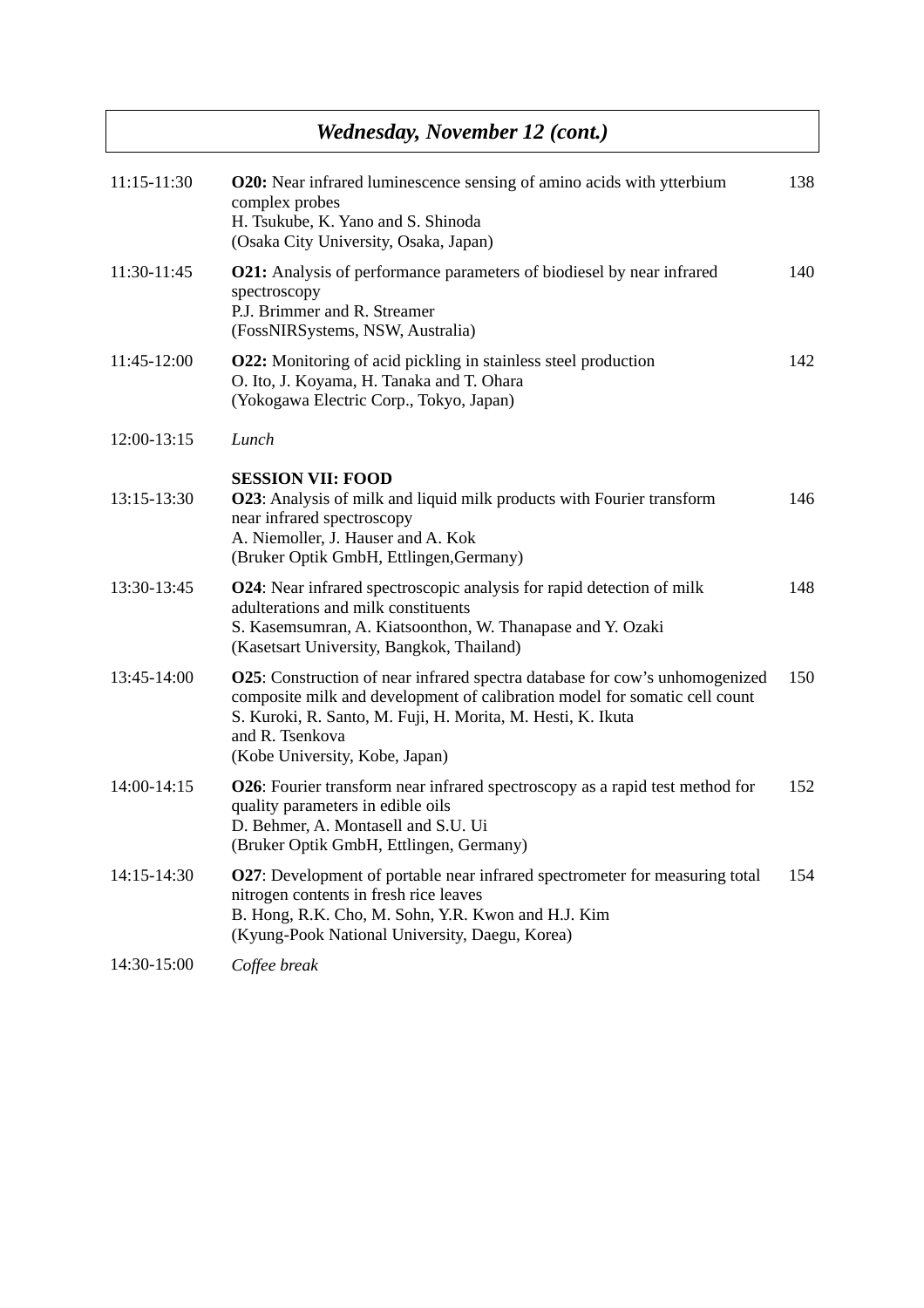# *Wednesday, November 12 (cont.)*

|  | <b>SESSION VIII: FRUIT</b> |  |
|--|----------------------------|--|
|--|----------------------------|--|

| 15:00-15:15   | <b>O28</b> : Online near infrared detection of translucent and gamboge mangosteen<br>S. Teerachaichayut, W. Thanapase, K. Shigefuji, T. Otoi, Y. Nitta,<br>S. Saranwong and S. Kawano<br>(Kasetsart University, Bangkok, Thailand)                                                    | 158 |
|---------------|---------------------------------------------------------------------------------------------------------------------------------------------------------------------------------------------------------------------------------------------------------------------------------------|-----|
| $15:15-15:30$ | <b>O29</b> : Development partial least squares models of soluble solids content and<br>firmness of 'Fuji' apple at dynamic condition based on Fourier transform near<br>infrared diffuse reflectance<br>J. Wang, X. Sun and D. Han<br>(China Agricultural University, Beijing, China) | 160 |
| 15:30-15:45   | <b>O30</b> : Online sorting system for quality assessment of golden melon using near<br>infrared sensor<br>R.K. Cho, B. Hong, E.Y. Kim, M. Sogn, H.J. Kim, Y.H. Kim, K.P. Chun and<br>Y.P. Lee<br>(Kyung-Pook National University, Daegu, Korea)                                      | 162 |
| 15:45-16:00   | <b>O31</b> : Detection of fruit fly infested mango by near infrared spectroscopy<br>W. Thanapase, S. Saranwong, N. Suttiwijitpukdee, S. Kasemsumran,<br>R. Rittiron and S. Kawano<br>(Kasetsart University, Bangkok, Thailand)                                                        | 164 |

- 16:00-16:15 Best Poster Award
- 16:15-16:30 Closing ceremony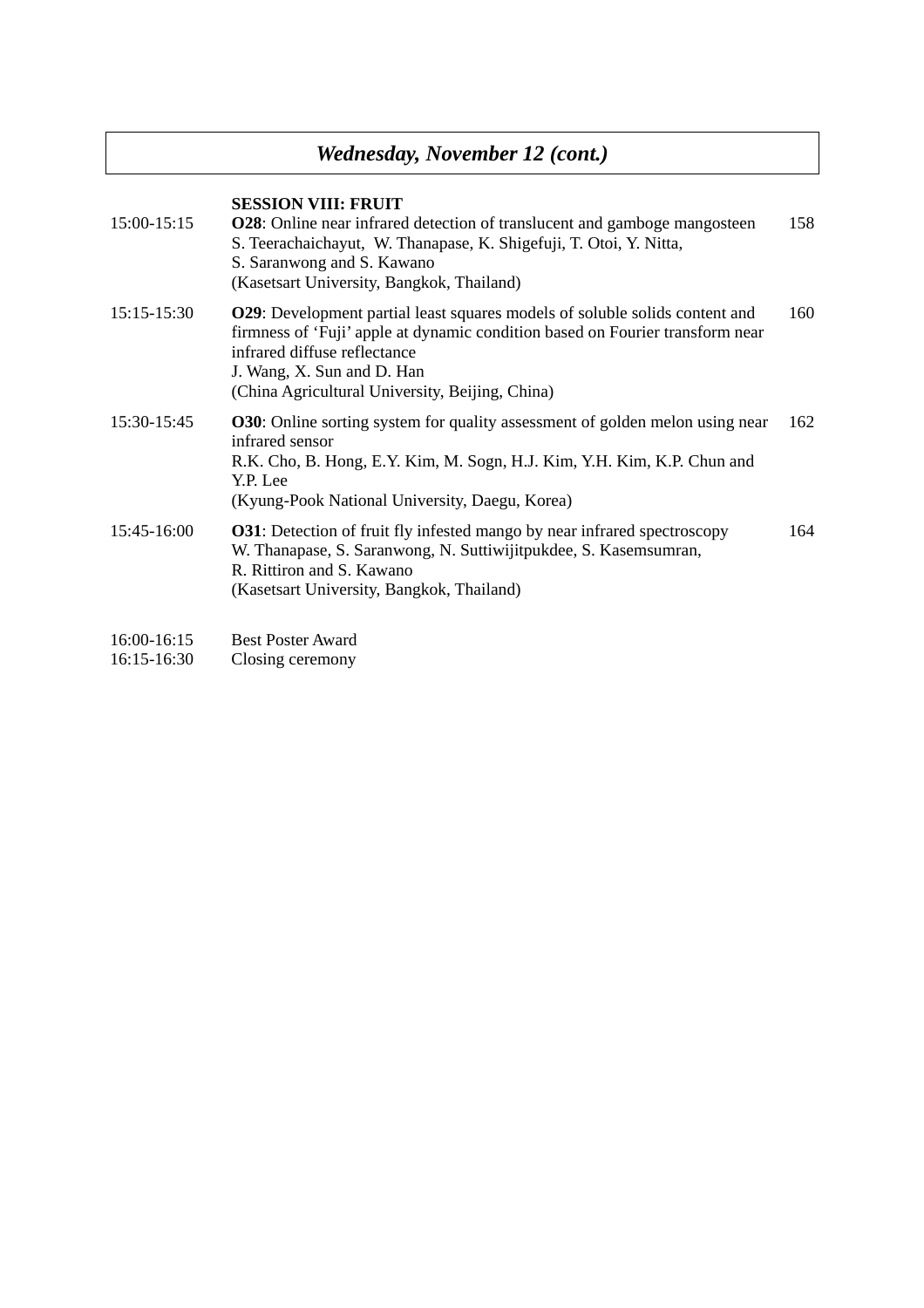#### *Thursday, November 13*

- 07:30-07.40 Get together at Ninomiya House
- 07.40-07.50 Walk to Epochal for taking the bus
- 07:50-09.00 Travel by bus for Kikkoman Factory
- 09:00-10.30 Study tour at Kikkoman Factory (Noda city, Chiba)
- 10:30-13.00 Travel by bus for Kirin Beer Village
- 13:00-14.00 Lunch at Restaurant Beer Port in Kirin Beer Village (Yokohama city, Kanazawa)
- 14:00-15.30 Study tour at Kirin Factory
- 15:30-19.00 Travel by bus for Hamamatsu city, Shizuoka
- 19:00-19.30 Arrive at Shizuoka, Check-in at Hotel Accent Hamamatsu
- 19:30-21.30 Dinner at Restaurant Nijyu-Maru Hamamatsu (All members are invited)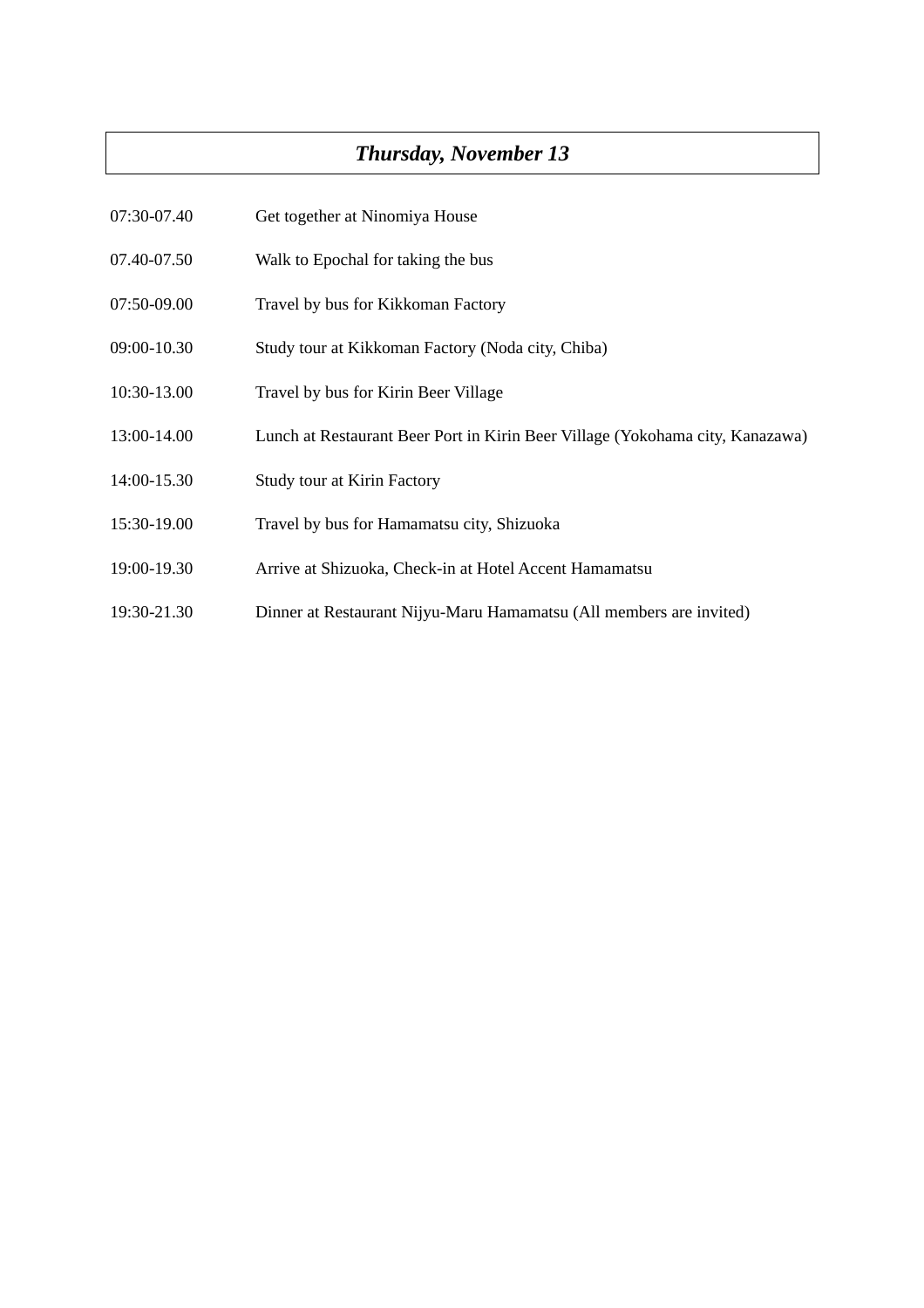# *Friday, November 14*

| 06:30-08.00 | <b>Breakfast</b>                                                                                                                                                       |
|-------------|------------------------------------------------------------------------------------------------------------------------------------------------------------------------|
| 08:00-08.15 | Check-out from Hotel                                                                                                                                                   |
| 08:15-09.30 | Travel by bus for Mikkabi Sorting Facility                                                                                                                             |
| 09:30-11.00 | Study tour at Mikkabi Orange Sorting Facility (Mikkabi city, Shizuoka)                                                                                                 |
| 11:00-12.00 | Travel by bus for Makinohara city                                                                                                                                      |
| 12:00-13.30 | Lunch at Makinohara Greenpia (Makinohara city, Shizuoka)                                                                                                               |
| 13:30-14.00 | Travel by bus for Shizuoka Tea Experiment Station                                                                                                                      |
| 14:00-15.30 | Study tour at Shizuoka Tea Experiment Station (Kikugawa city, Shizuoka)                                                                                                |
| 15:30-20.00 | Travel by bus back to Tsukuba<br>- Bus will stop at<br>1) Kanaya station (nearest JR station, 20 minutes drive from the Tea Experiment<br>Station)<br>2) Tokyo station |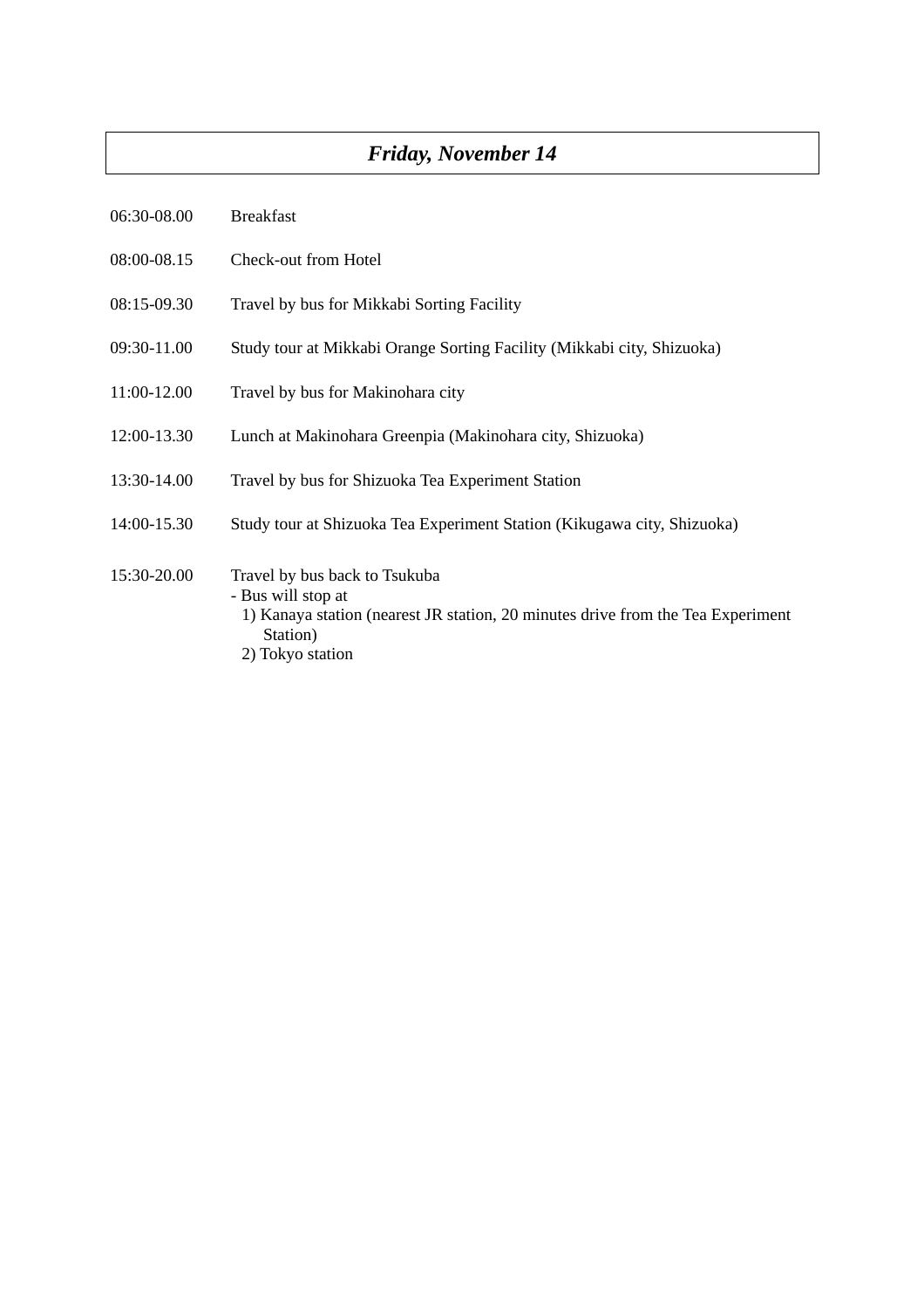| <b>Poster</b>                 |                                                                                                                                                                                                                                                                                                             |     |
|-------------------------------|-------------------------------------------------------------------------------------------------------------------------------------------------------------------------------------------------------------------------------------------------------------------------------------------------------------|-----|
| P <sub>01</sub> A             | Evaluation of pharmaceutical blending homogeneity by means of near infrared<br>spectroscopy<br>N. Sunsandee, A. Somwangthanaroj and N. Navasearttavisootr<br>(Chulalongkorn University, Bangkok, Thailand)                                                                                                  | 168 |
| P01B                          | Qualitative investigation of tulobuterol transdermal (TDDS) tapes using near infrared<br>spectroscopy and imaging<br>T. Sakamoto, D. Sasakura, Y. Takada, K. Aida, Y. Fujimaki, T. Matsubara, T. Miura, T.<br>Terahara, T. Kawanishi and Y. Hiyama<br>(National Institute of Health Sciences, Tokyo, Japan) | 170 |
| P <sub>0</sub> 1C             | Near infrared transmittance spectroscopy as a rapid screening tool for dissolution<br>property and hardness of acetaminophen tablets<br>K. Terashita, K. Iwamoto and T. Tarumi<br>(Osaka Science Lab, Osaka, Japan)                                                                                         | 172 |
| P <sub>02A</sub>              | Evaluation of polymorphic transformation in humidity-controlled 96-well plate by<br>near infrared spectroscopy<br>H. Uchida, A. Sato and M. Otsuka<br>(Kyorin Pharmaceutical Co., Ltd, Shimotsuga, Japan)                                                                                                   | 174 |
| PO2B                          | Different inflammation response in nose region of influenza A and B virus-infected<br>individuals<br>A. Sakudo, K. Baba, T. Kobayashi, M. Tsukamoto, S. Uehata, T. Okada, A. Sugimoto,<br>Y. H. Kato, H. Yuuki, T. Suzuki and K. Ikuta<br>(Osaka University, Osaka, Japan)                                  | 176 |
| P <sub>02</sub> C             | An analysis of plasma in psychiatric patients and healthy donors by visible and near<br>infrared spectroscopy<br>Y.H. Kato, A. Sakudo, H. Matsunaga and K. Ikuta<br>(Osaka University, Osaka, Japan)                                                                                                        | 178 |
| P <sub>03</sub> A             | Determination of food glycemic index by near infrared spectroscopy: Sample<br>presentation and non-invasive blood glucose measurement<br>S. Kawano, S. Saranwong, Y. Uwadaira and N. Adachi<br>(National Food Research Institute, Tsukuba, Japan)                                                           | 180 |
| P <sub>0</sub> 3 <sub>B</sub> | Introduction of double threshold method for mastitis diagnosis by near infrared<br>spectroscopy and chemometrics<br>M. Hesti, s. Kuroki, B.M. Jinendra, K. Ikuta and R. Tsenkova<br>(Kobe University, Kobe, Japan)                                                                                          | 182 |
| P <sub>0</sub> 3C             | Detection of <i>Staphylococcus aureus</i> in different media using near infrared<br>spectroscopy<br>E. Inokuma, K. Tahara, K. Ikuta and R. Tsenkova<br>(Kobe University, Kobe, Japan)                                                                                                                       | 184 |
| P <sub>04</sub> A             | Visible and near infrared spectroscopy as a tool for bacterial discrimination<br>A. Sugimoto, A. Sakudo and K. Ikuta<br>(Osaka University, Suita Osaka, Japan)                                                                                                                                              | 186 |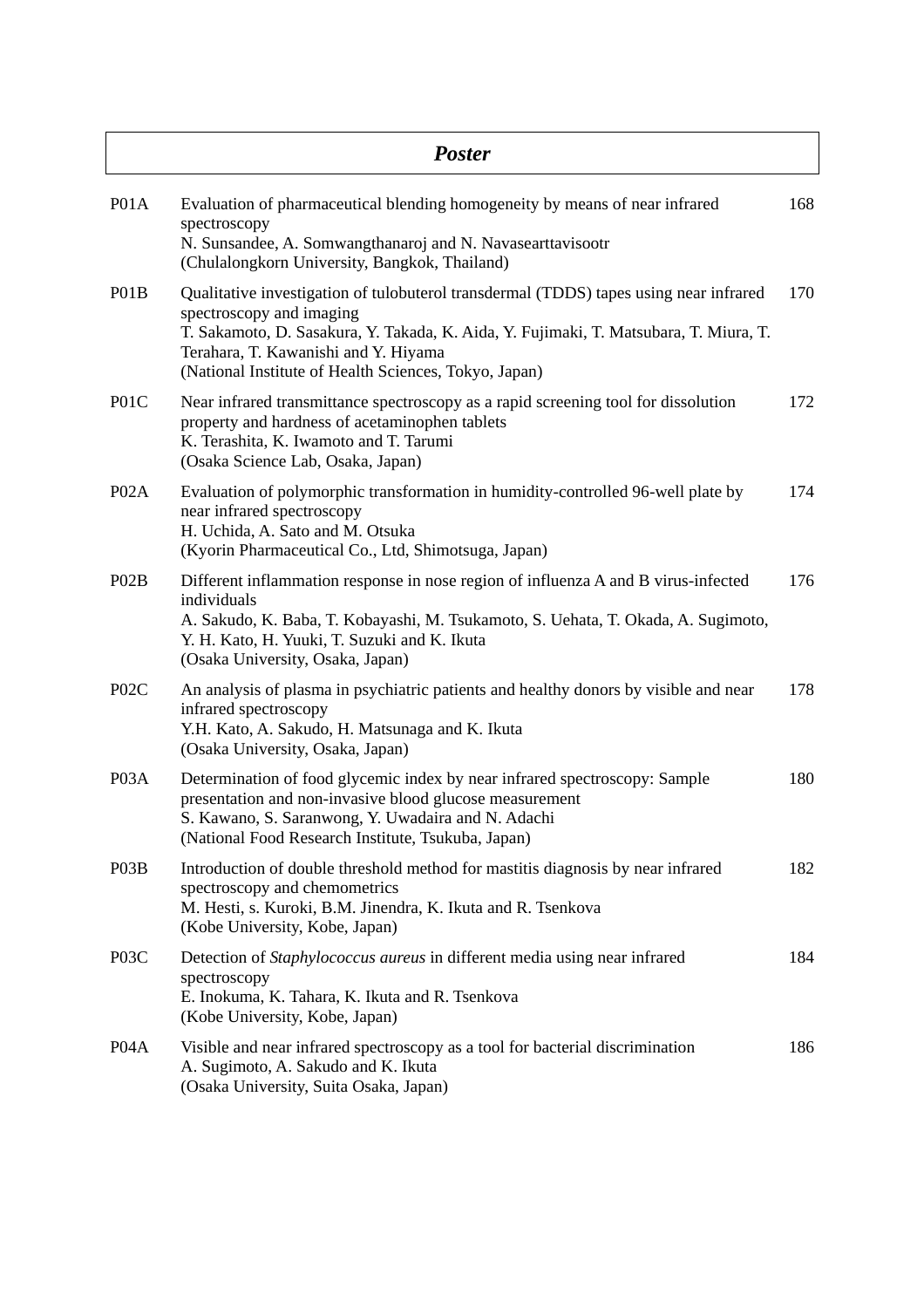# *Poster (cont.)*

| P04B              | Development of a near infrared spectroscopy sensor mounted on a head-feeding<br>combine for measuring rough rice protein content<br>Y. Hidaka, E. Kurihara, K. Hayashi, Y. Nishimura, T. Noda, T. Sugiyama,<br>S. Matsuno, K. Muramatsu and K. Sashida<br>(Institute of Agricultural Machinery, Saitama, Japan) | 188 |
|-------------------|-----------------------------------------------------------------------------------------------------------------------------------------------------------------------------------------------------------------------------------------------------------------------------------------------------------------|-----|
| P <sub>04</sub> C | Estimating soil moisture using Fourier feature transform extraction of the near<br>infrared spectroscopy<br>W. Xiao, X. Li, J. Wang, T. Lei, W. Wang, Z. Zhou and J. Liu<br>(Huazhong Agricultural University, Wuhan, China)                                                                                    | 190 |
| P <sub>05</sub> A | Diagnosis of nitrogen nutrition of Satsuma mandarin trees using a portable near<br>infrared spectrophotometer<br>K. Miyamoto and T. Okura<br>(Wakayama Fruit Tree Experiment Station, Wakayama, Japan)                                                                                                          | 192 |
| P05B              | Establishment of the nondestructive measurement system for mango fruit<br>E. Taira, M. Ueno, Y. Kawamitsu and K. Kikuchi<br>(University of the Ryukyus, Okinawa, Japan)                                                                                                                                         | 194 |
| P <sub>05</sub> C | The effect of irrigation on harvesting maturity of mango as determined by near<br>infrared spectroscopy<br>P. Rungpichayapichet, B. Mahayothee, M. Nagel, M. Haewsungcharoen,<br>S. Janjai and J. Mueller<br>(University of Hohenheim, Stuttgart, Germany)                                                      | 196 |
| P <sub>06</sub> A | Determination of sweetness for fresh-cut mango processing using near infrared<br>spectroscopy<br>P. Rungpichayapichet, M. Nagle, B. Mahayothee and J. Mueller<br>(Silpakorn University, Nakorn Pathom, Thailand)                                                                                                | 198 |
| P <sub>06</sub> B | Comparison of nondestructive and destructive methods for determining same amino<br>acid components of Japanese apricot fruit by near infrared spectroscopy<br>J.Y. Chen, A. Totate and H. Zhang<br>(Akita Prefectural University, Akita, Japan)                                                                 | 200 |
| P <sub>06</sub> C | Effects of non-sucrose components on near infrared sucrose reading<br>S. Chotineeranat, P. Chatakanonda, K. Piyachomkwan, R. Wansuksri and K. Sriroth<br>(Kasetsart University, Bangkok, Thailand)                                                                                                              | 202 |
| P <sub>07</sub> A | Determination of total soluble solids and total acidity in term of acetic acid content in<br>chilli sauces by near infrared spectroscopy<br>T. Sathorn, T. Suwonsichon, W. Thanapase and S. Kasemsumran<br>(Kasetsart University, Bangkok, Thailand)                                                            | 204 |
| P <sub>07</sub> B | Prediction of total soluble solids and total acidity of Thai sweet sauces by near<br>infrared spectroscopy<br>K. Wannagul, T. Suwonsichon, W. Thanapase and S. Kasemsumran<br>(Kasetsart University, Bangkok, Thailand)                                                                                         | 206 |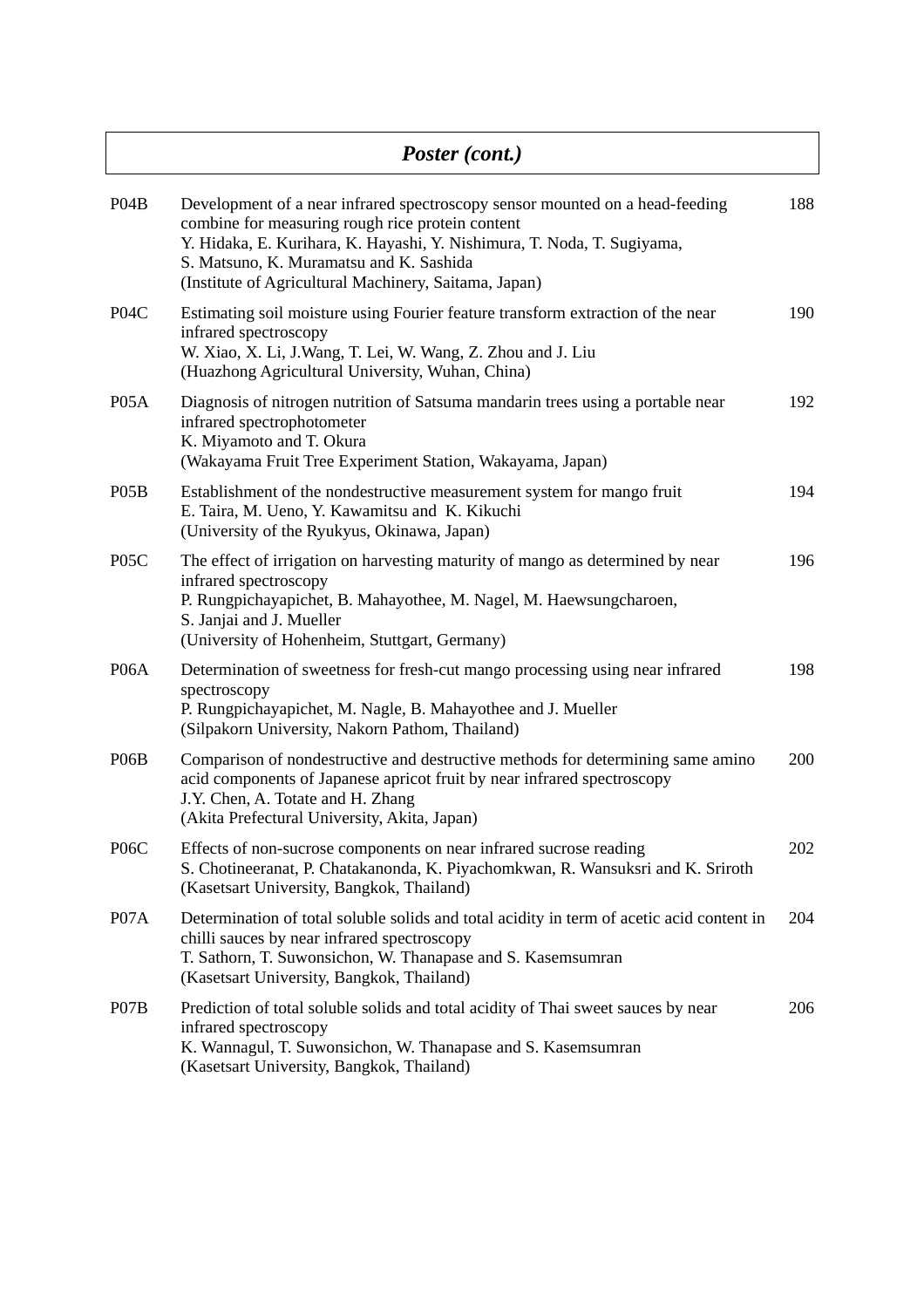| Poster (cont.)    |                                                                                                                                                                                                                                                                                                              |     |  |
|-------------------|--------------------------------------------------------------------------------------------------------------------------------------------------------------------------------------------------------------------------------------------------------------------------------------------------------------|-----|--|
| P <sub>07</sub> C | Determination of moisture content and water activity of Thai snack food by near<br>infrared spectroscopy<br>N. Panyawatchilo, T. Suwonsichon, W. Thanapase and S. Kasemsumran<br>(Kasetsart University, Bangkok, Thailand)                                                                                   | 208 |  |
| P <sub>08</sub> A | Distribution procedure of geographical origin-certified sesame using near infrared<br>spectroscopy<br>B. Hong, R.K.Cho, M. Sohn, J.J. Bae and J.S. Woo<br>(Kyung-Pook National University, Daegu, Korea)                                                                                                     | 210 |  |
| P <sub>08</sub> B | Determination of fatty acid composition in peanut seed by near infrared reflectance<br>spectroscopy<br>S.B. Pae, M.G. Choung, K.B. Shim, C.D. Hwang, C.W. Kang, K.J. Choi, K.Y. Park<br>and R.K.Cho<br>(Yeongnam Agricultural Research Institute, NICS, Milyang, Korea)                                      | 212 |  |
| P <sub>08</sub> C | Utilization of near infrared spectroscopy for breeding program of high-oil corn<br>S. Kasemsumran, V. Keeratinijakal, W. Thanapase and R. Kaewcheenchai<br>(Kasetsart University, Bangkok, Thailand)                                                                                                         | 214 |  |
| P <sub>09</sub> A | Nondestructive determination of commercial processed cheese slice wrapped with a<br>polyethylene film using near infrared spectroscopy and chemometrics<br>F. Pi, H. Shinzawa, D. Han and Y. Ozaki<br>(Kwansei Gakuin University, Sanda, Japan)                                                              | 216 |  |
| P <sub>09</sub> B | Prediction of buckwheat flour mixture ratio in raw material of soba dried noodles by<br>near infrared spectroscopy<br>Y. Mori, H. Sakabe, H. Ohinata, S. Saranwong and S. Kawano<br>(Food and Agricultural Materials Inspection Center, Yokohama, Japan)                                                     | 218 |  |
| P <sub>09</sub> C | Improvements of nondestructive classification between unfrozen and frozen-thawed<br>fish, pacific saury by visible/near infrared spectroscopy<br>T. Kimiya, E. Okazaki, H. shinzawa, M. Uddin, Y. Omura, Y. Yamashita<br>and Y. Ozaki<br>(National Research Institute of Fisheries Science, Yokohama, Japan) | 220 |  |
| P <sub>10</sub> A | Freshness assessment of pork using visible/near infrared spectra<br>C. Fang and Y. X. Fan<br>(Zhejiang University, Hangzhou, China)                                                                                                                                                                          | 222 |  |
| P10B              | Evaluation of fatty acid composition in intramuscular fat by near infrared<br>spectroscopy<br>Y. Hu, T. Suzuki, G. Noguchi, S. Kawano, K. Guo and T. Satake<br>(Northwest A&F University, Yangling, China)                                                                                                   | 224 |  |
| P <sub>10</sub> C | Development of a near infrared pork meat analyzer<br>S. Park, T. Okura, T. Nishioka, S. Uemura and M. Irie<br>(Soma OPTICS, Tokyo, Japan)                                                                                                                                                                    | 226 |  |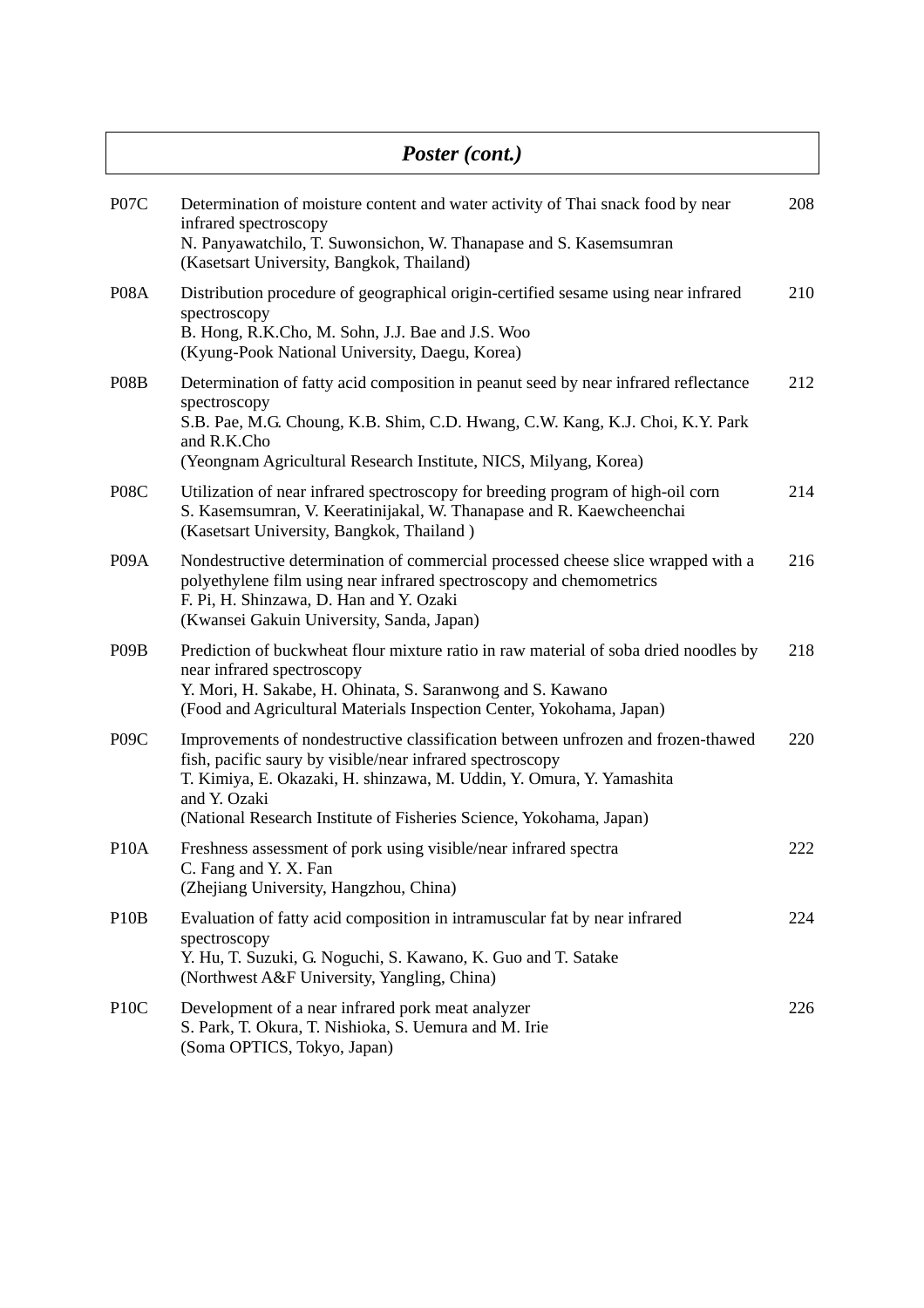| Poster (cont.)    |                                                                                                                                                                                                                                                                                                                                                                                                                    |     |  |
|-------------------|--------------------------------------------------------------------------------------------------------------------------------------------------------------------------------------------------------------------------------------------------------------------------------------------------------------------------------------------------------------------------------------------------------------------|-----|--|
| P <sub>11</sub> A | Contact-less on-line measurements of butter manufacturing process by Fourier<br>transform near infrared<br>K. Osaki, D. Sasakura and T. Kosugi<br>(Bruker Optics K.K., Tokyo, Japan)                                                                                                                                                                                                                               | 228 |  |
| P11B              | Nondestructive determination of nutritional constituents in pearl oyster using a<br>portable near infrared spectrophotometer<br>T. Fujiwara, H. Aoki, T. Ishikawa and A. Komaru<br>(Mie Prefecture Industrial Research Institute, Tsu, Japan)                                                                                                                                                                      | 230 |  |
| P <sub>11</sub> C | Molecular structure study of gelatinized and retrograded Domyoji-ko, potato starch<br>and wheat starch by near infrared and infrared spectroscopy<br>M. Kondo and N. Katayama<br>(Nagoya City University, Nagoya, Japan)                                                                                                                                                                                           | 232 |  |
| P <sub>12</sub> A | Application of near infrared spectroscopy for the assessment chilling injury in mango<br>Fruit<br>R. Suwapanich and P. Theanjumpol<br>(King Mongkut's Institute of Technology Ladkrabang, Bangkok, Thailand)                                                                                                                                                                                                       | 234 |  |
| P12B              | Preliminary study of quantitative determination of cellulose, hemi-cellulose and lignin<br>in artificial biomass samples by using near infrared spectroscopy<br>J. Prasatsrisupab, S. Kasemsumran, K. Ono, N. Suttiwijitpukdee, W. Thanapase, K.<br>Katsumata-Saito, T. Sugimoto, S. Miyata, T. Goto and K. Iiyama<br>(Department of Agriculture, Ministry of Agriculture and Coorperatives, Bangkok,<br>Thailand) | 236 |  |
| P <sub>12</sub> C | Multivariate analysis of methyl ester in biodiesel production process from palm oil<br>using near infrared spectroscopy<br>N. Suttiwijitpukdee, S. Kasemsumran, W. Thanapase and Y. Ozaki<br>(Kwansei Gakuin University, Sanda, Japan)                                                                                                                                                                             | 238 |  |
| P <sub>13</sub> A | Prediction of methanol and glycerol concentrations in microbial treated wastewater<br>discharged from biodiesel fuel production process using near infrared spectroscopy<br>S. Kawai, J. Kohda, Y. Nakano and T. Yano<br>(Hiroshima City University, Hiroshima, Japan)                                                                                                                                             | 240 |  |
| P <sub>13</sub> B | Powder characterization (qualification) by near infrared spectroscopy<br>Y. Kobayashi<br>(Fuji Xerox Co. Ltd., Kanagawa, Japan)                                                                                                                                                                                                                                                                                    | 242 |  |
| P <sub>13</sub> C | Analyses of laminated components of paper<br>A. Kaneko, A. Shigetani, N. Yoshimura and M. Takayanagi<br>(Tokyo University of Agriculture and Technology, Tokyo, Japan)                                                                                                                                                                                                                                             | 244 |  |
| <b>P14A</b>       | Detection of water in a polymer electrolyte fuel cell by near infrared laser absorption<br>spectroscopy<br>S. Morita, Y. Jojima and K. Kitagawa<br>(Nagoya University, Nagoya, Japan)                                                                                                                                                                                                                              | 246 |  |
| P14B              | Determination of equilibrium constant of the isotropic disproportionation between<br>water and heavy water using near infrared spectroscopy<br>Y. Kim and H. Chung<br>(Hanyang University, Seoul, Korea)                                                                                                                                                                                                           | 248 |  |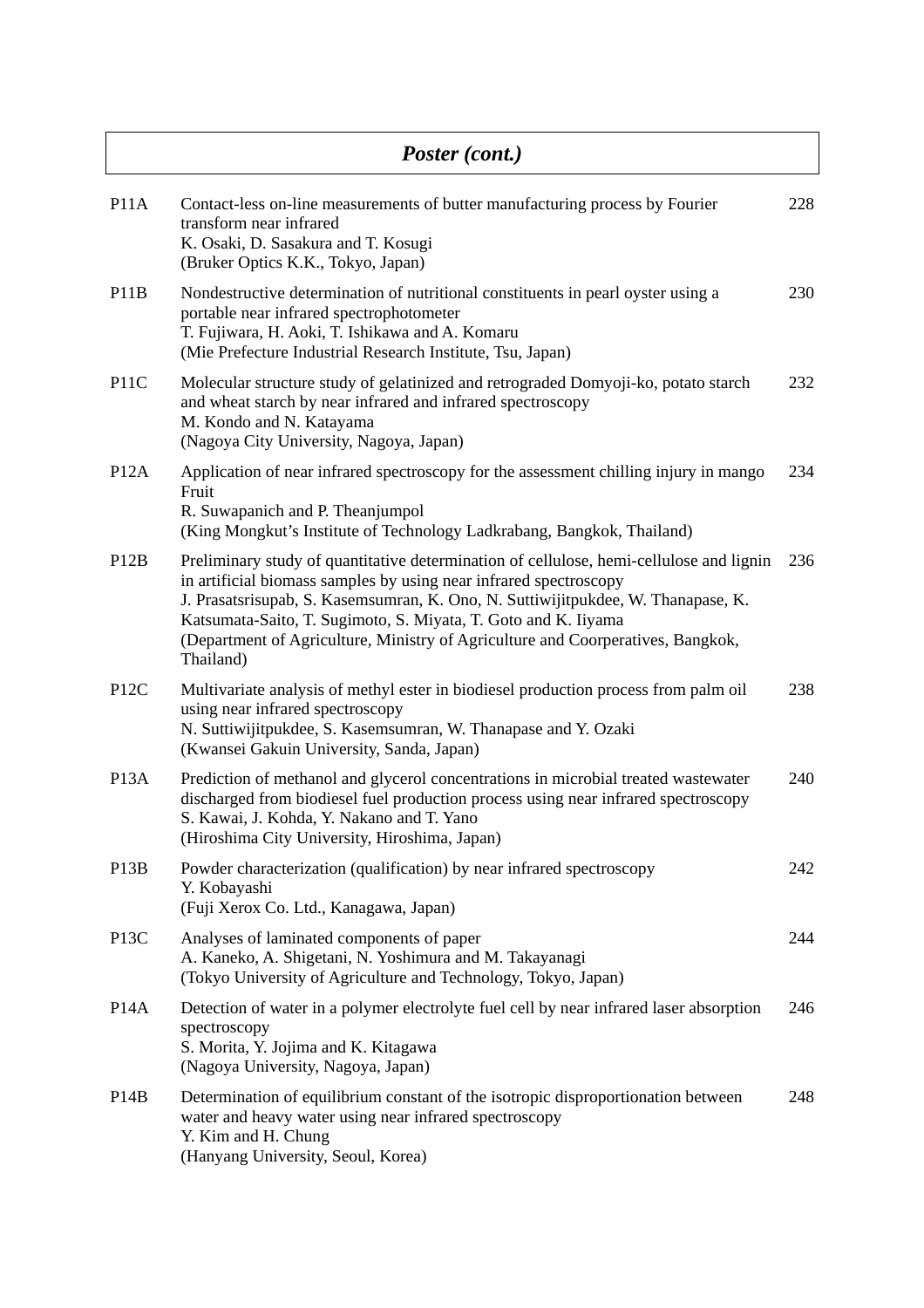# *Poster (cont.)*

| P <sub>14</sub> C | Observation of water in reverse micelles in the ternary systems of $AOT/H2O/CCl4$ and<br>$CTAB/H_2O/CHCl_3$ by using near infrared spectroscopy<br>K. Nakamura, A. Ikehata, K. Furusawa, H. Shinzawa, M. Okamoto and Y. Ozaki<br>(Kwansei Gakuin University, Sanda, Japan)                    | 250 |
|-------------------|-----------------------------------------------------------------------------------------------------------------------------------------------------------------------------------------------------------------------------------------------------------------------------------------------|-----|
| P <sub>15</sub> A | A Fourier transform near infrared study on miscibility and phase separation in<br>mixtures of methyl-substituted pyridines and heavy water<br>M. Okamoto, A. Ikehata, Y. Mikami and Y. Ozaki<br>(Kwansei Gakuin University, Sanda, Japan)                                                     | 252 |
| P <sub>15</sub> B | Online spectroscopic system for monitoring of sulfuric acid decomposition by near<br>infrared and infrared spectroscopy<br>C. Oh, H. Chung, H. Kim and K.D. Jung<br>(Hanyang University, Seoul, Korea)                                                                                        | 254 |
| P <sub>15</sub> C | Investifation of biodegradable polymer blends of poly (3-hydroxybutyrate)/ cellulose<br>acetate butyrate by infrared and near infrared spectroscopy<br>Y. Ozaki, N. Suttiwijitpukdee and H. Sato<br>(Kwansei-Gakuin University, Sanda, Japan)                                                 | 256 |
| P <sub>16</sub> A | A Fourier transform near infrared study of phase behavior of ethylene carbonate and<br>alcohol binary mixtures : The first overtone of OH stretching vibration<br>Heriyanto, A. Ikehata, M. Okamoto, F.S. Rondonuwu, M. Iwahashi and<br>Y. Ozaki<br>(Kwansei Gakuin University, Sanda, Japan) | 258 |
| P16B              | Vibrational overtone spectra of X-H stretching vibrations and the solvent effect<br>A. Doi, T. Gonjo and Y. Ozaki<br>(Kwansei-Gakuin University, Sanda, Japan)                                                                                                                                | 260 |
| P16C              | Study of overtone vibrational transition of liquid normal alkanes $(C_nH_{2n+2}; n=6-14)$<br>with Fourier transform near infrared spectroscopy<br>Y. Morisawa, S. Nomura and Y. Ozaki<br>(Kwansei Gakuin University, Sanda, Japan)                                                            | 262 |
| P <sub>17</sub> A | Isomap manifold dimension reduction method and its application in near infrared<br>spectra<br>H. Yang, F. Qin, H. Ye, X. Zhang, L. Wen, J. Yao, Y. Wang and G. Luo<br>(Guilin University of Electronic Technology, Guilin, China)                                                             | 264 |
| P17B              | The study on real time monitoring radical reaction of ethylene glycol dimethacrylate<br>with Fourier transform near infrared spectroscopy<br>M. Ueda, D. Sasakura and T. Miura<br>(Bruker Optics K.K., Tokyo, Japan)                                                                          | 266 |
| P <sub>17</sub> C | Partial least square (PLS) regression with variable-bagged model ensemble<br>H. Shinzawa, F. Pi, D. Han, Y. Ozaki and H. Sato<br>(RIKEN, Saitama, Japan)                                                                                                                                      | 268 |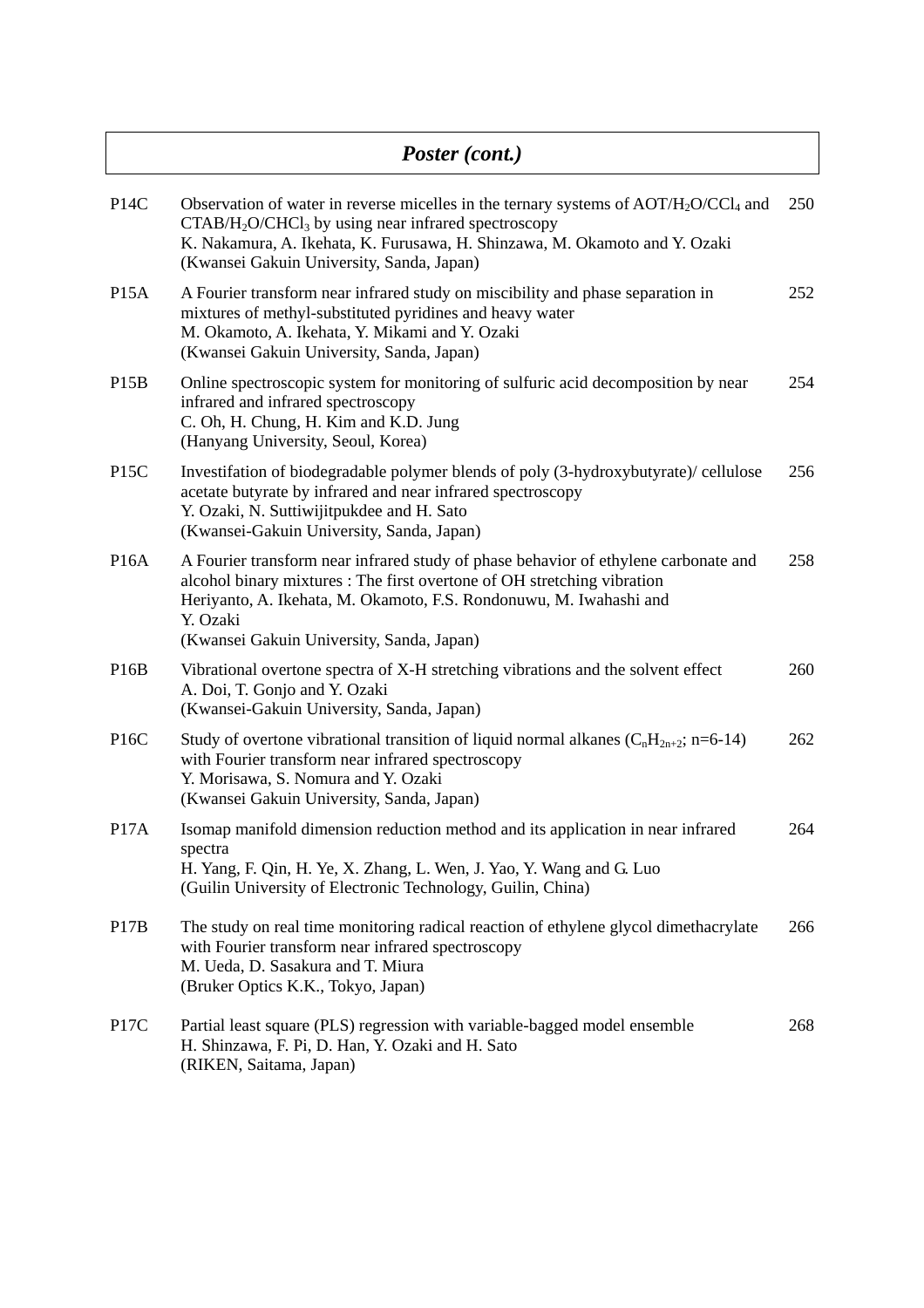| Poster (cont.)    |                                                                                                                                                                                                                                                                                        |     |  |
|-------------------|----------------------------------------------------------------------------------------------------------------------------------------------------------------------------------------------------------------------------------------------------------------------------------------|-----|--|
| P <sub>18</sub> A | Comparing the classification methods: the classification and regression trees (CART)<br>and the support vector machine (SVM), in using near infrared spectra for the<br>distinction of polymer species<br>M. Kaihara<br>(Ichinoseki National College of Technology, Ichinoseki, Japan) | 270 |  |
| P18B              | Improving quantitative performance of principal component regression by combining<br>multiple scores from independent spectral ranges<br>S. Lee, H.J. Kim and H. Chung<br>(Hanyang University, Seoul, Korea)                                                                           | 272 |  |
| P <sub>18</sub> C | Improvement of quantity analyses assisted by quality analyses in near infrared<br>spectroscopy<br>Y. Ootake<br>(NIR-AI Institute, Kakamigahara, Japan)                                                                                                                                 | 274 |  |
| P <sub>19</sub> A | Identification of the peculiar absorption bands for lignin and holocellulose in tree<br>litters in the near infrared region<br>K. Ono, K. Hirai, T. Sugimoto, K. Katsumata-Saito, S. Kasemsumran and M. Amari<br>(Forestry and Forest Products Research Institute, Morioka, Japan)     | 276 |  |
| P <sub>19</sub> B | Evaluation of wood physical properties by the time-of-flight near infrared<br>spectroscopy<br>T. Fujimoto, Y. Kurata and S. Tsuchikawa<br>(Hokkaido Forest Products Research Institute, Asahikawa, Japan)                                                                              | 278 |  |
| P <sub>19</sub> C | Strategic management of fast growing trees plantation in South East Asia by<br>nondestructive technology innovation<br>Y. Kurata, H. Kobori, T. Inagaki, Y. Matsushita, Y. Sasaki, W. Anapanurak,<br>P. Puthson, W. Thanapase and S. Tsuchikawa<br>(Nagoya University, Nagoya, Japan)  | 280 |  |
| P <sub>20</sub> A | A near infrared spectroscopic reconstruction of the Holocene environment:<br>a pilot study on brackish lake sediments from Lake Shinji-ko, Western Japan<br>H. Yonenobu, T. Inagaki, K. Yamada, S. Tsuchikawa and K. Takayasu<br>(Naruto University of Education, Naruto, Japan)       | 282 |  |
| P <sub>20</sub> B | Near infrared spectroscopic assessment of contamination level of sewage<br>T. Inagaki, Y. Shinoda, M. Miyazawa, H. Takamura and S. Tsuchikawa<br>(Nagoya University, Nagoya, Japan)                                                                                                    | 284 |  |
| P <sub>20</sub> C | Prediction of methanol content in by-product of biodiesel fuel production using near<br>infrared spectroscopy<br>R. Toshimitsu, J. Kohda, Y. Nakano and T. Yano<br>(Hiroshima City University, Hiroshima, Japan)                                                                       | 286 |  |